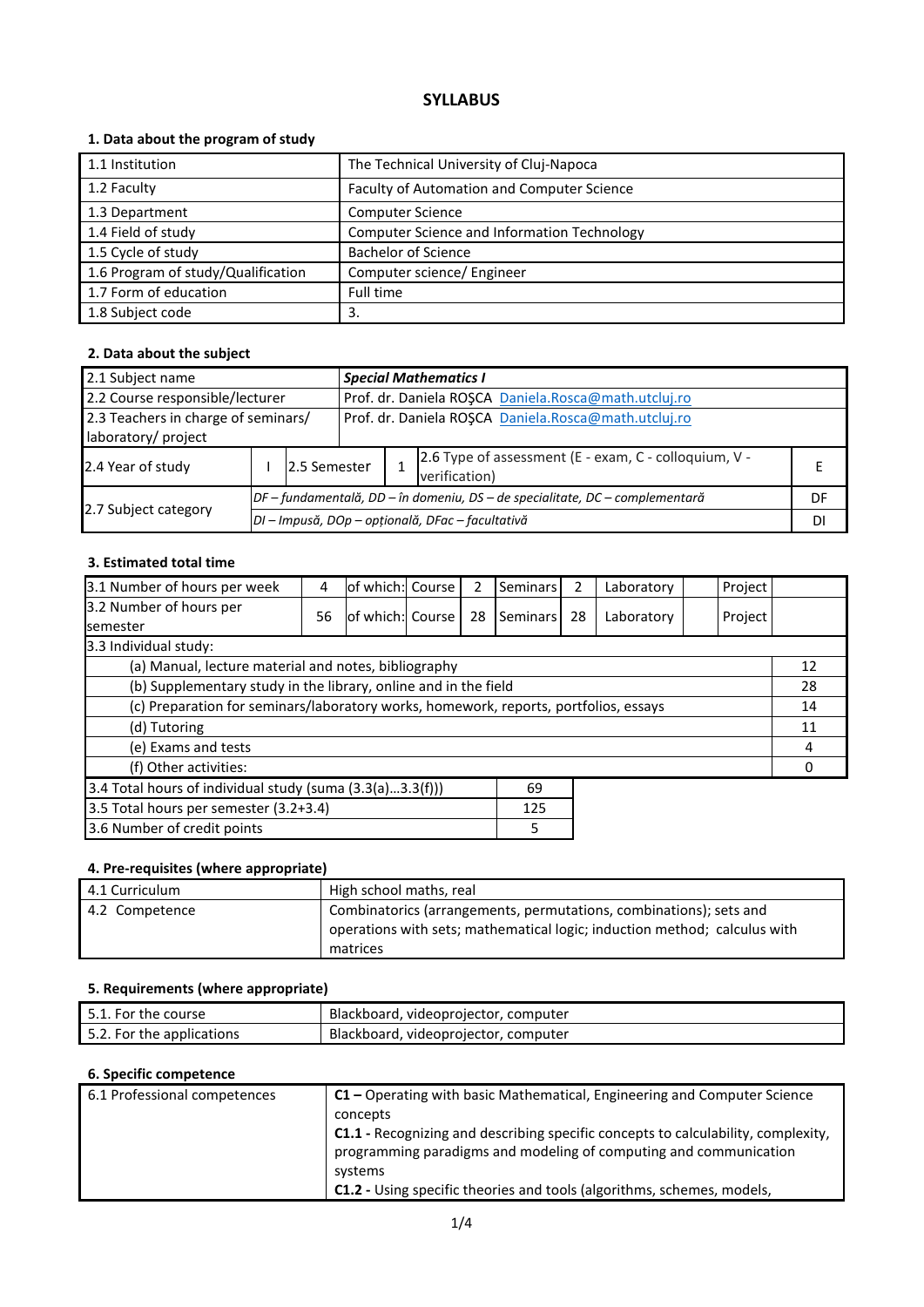|                       | protocols, etc.) for explaining the structure and the functioning of hardware,<br>software and communication systems<br>C1.3 - Building models for various components of computing systems<br><b>C1.4</b> - Formal evaluation of the functional and non-functional characteristics of<br>computing systems<br>C1.5 - Providing theoretical background for the characteristics of the designed<br>systems |
|-----------------------|----------------------------------------------------------------------------------------------------------------------------------------------------------------------------------------------------------------------------------------------------------------------------------------------------------------------------------------------------------------------------------------------------------|
| 6.2 Cross competences | N/A                                                                                                                                                                                                                                                                                                                                                                                                      |

# **7. Discipline objective (as results from the** *key competences gained***)**

| 7.1 General objective   | Description of the concepts, notions and fundamental methods used in<br>counting and in discrete probabilities theory<br>Presentation of basic notions and properties in graphs theory, algorithms and<br>basis theorems in graphs theory and their proofs.                                                                                                                                                                                                                                                                                                                                                                                                                                                                                                                                                                                                                                                                                          |
|-------------------------|------------------------------------------------------------------------------------------------------------------------------------------------------------------------------------------------------------------------------------------------------------------------------------------------------------------------------------------------------------------------------------------------------------------------------------------------------------------------------------------------------------------------------------------------------------------------------------------------------------------------------------------------------------------------------------------------------------------------------------------------------------------------------------------------------------------------------------------------------------------------------------------------------------------------------------------------------|
| 7.2 Specific objectives | Developing strategies for solving and applying reasoning methods for solving<br>combinatorial problems;<br>Identifying combinatorial (pattern) models when solving counting problems;<br>Modeling and formulating, in terms and notations specific to probability<br>theory, specific problems in which random experiments and processes occur;<br>Identification of classical (standard) probabilistic models and distributions of<br>discrete type when solving probability problems;<br>Interpretation of numerical results obtained in problems modeled using<br>random variables;<br>Modeling specific problems, using notions and concepts from graph theory;<br>Application of specific algorithms to classical problems modeled by graph<br>theory (construction of minimum spanning trees, coding and decoding using<br>binary trees, construction of Eulerian and Hamiltonian walks, the Chinese<br>postman problem, flow problems, etc.). |

## **8. Contents**

| 8.1 Lectures                                                       | Hours          | Teaching methods     | <b>Notes</b> |
|--------------------------------------------------------------------|----------------|----------------------|--------------|
| Combinatorics: counting principles and methods                     | 2              |                      |              |
| Counting problems using reccurence relations. Reccurence and       | $\overline{2}$ |                      |              |
| generation functions.                                              |                |                      |              |
| Discrete probabilities (1): Axiomatic introduction in probability  |                |                      |              |
| theory. General formulas and properties. Interpretation of         | 2              |                      |              |
| probabilities. Examples.                                           |                |                      |              |
| Discrete probabilities (2): Conditional probabilities. Formula on  | $\overline{2}$ |                      |              |
| total probability and Bayes formula. Classic probability schemes   |                |                      |              |
| Discrete probabilities (3): Discrete random variables. Expected    | 2              |                      |              |
| value, variance. Examples of discrete random variables.            |                | Presentation,        |              |
| Discrete probabilities (4): Cebyshev inequality. Poisson theorem.  | $\overline{2}$ | demonstration,       |              |
| Discrete probabilities (5): Weak law of large numbers. Markow      |                | exemplification      |              |
| theorem, Chebyshev theorem, Poisson theorem. Examples and          | 2              |                      |              |
| applications.                                                      |                | Multimedia - graphic |              |
| Graph theory (1): Directed and undirected graphs: definitions,     |                | tablet,              |              |
| notations, general properties. Examples of problems which can be   | 2              | videoprojector,      |              |
| solved with graphs. Euler's theorem.                               |                | blackboard           |              |
| Graph theory (2): Walks, trails, paths, cycles. Connectivity in    | $\overline{2}$ |                      |              |
| graphs. Trees: general properties.                                 |                |                      |              |
| Graph theory (3): Trees, directed trees, rooted trees, spanning    |                |                      |              |
| trees, minimum spanning trees (MST). Algorithms for (MST): Prim,   | $\overline{2}$ |                      |              |
| Kruskal, Edmonds - Chu-Liu.                                        |                |                      |              |
| Graph theory (4): DFS (depth-first-search) and BFS (breadth-first- |                |                      |              |
| search) trees. Properties of BFS trees. Minimum path, Dijkstra's   | 2              |                      |              |
| algorithm.                                                         |                |                      |              |
| Graph theory (5): Binary trees, Huffman's algorithm. Greedy        | $\overline{2}$ |                      |              |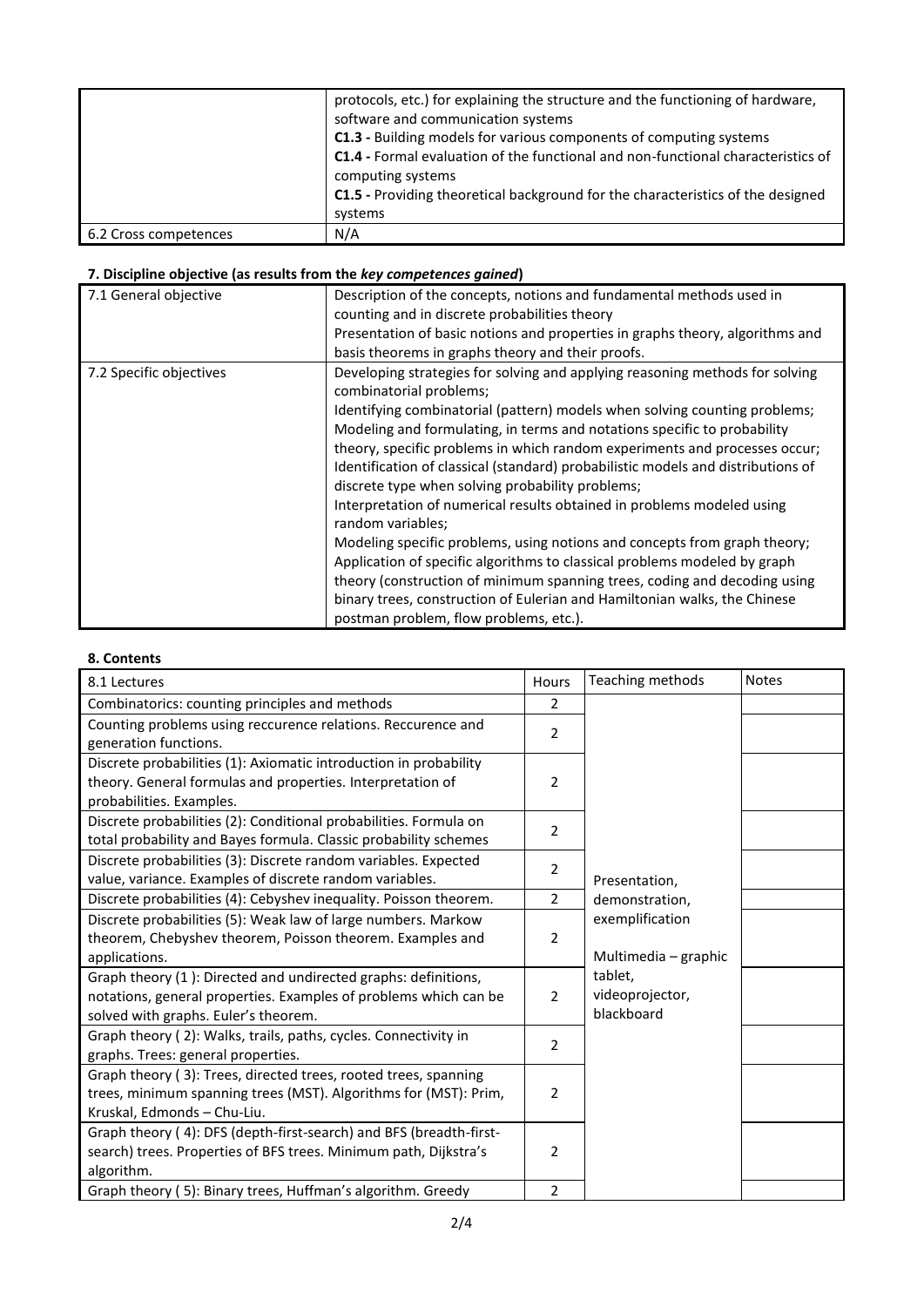| algorithms. Property of matroid.                                                                          |                |                  |              |  |
|-----------------------------------------------------------------------------------------------------------|----------------|------------------|--------------|--|
| Graph theory (6): Matchings. Bipartite graphs. Matching in                                                |                |                  |              |  |
| bipartite graphs. Maximum matching and complete matching:                                                 | $\overline{2}$ |                  |              |  |
| Hall's and Berge's theorems.                                                                              |                |                  |              |  |
| Graph theory (7): Transportation networks. Flows and cuts. Max                                            | $\overline{2}$ |                  |              |  |
| flow min cut theorem.                                                                                     |                |                  |              |  |
| Bibliography                                                                                              |                |                  |              |  |
| [1] Daniela Roșca - Discrete Mathematics, Editura Mediamira, 2008.                                        |                |                  |              |  |
| [2] Neculae Vornicescu - Grafe: teorie și algoritmi, Editura Mediamira, 2005.                             |                |                  |              |  |
| [3] Ioan Tomescu - Probleme de combinatorică și teoria grafurilor, Editura Didactică și Pedagogică, 1981. |                |                  |              |  |
| [4] Sheldon Ross - A first course in probability, 5th ed., Prentice Hall, 1997.                           |                |                  |              |  |
| [5] Norman L. Biggs- Discrete Mathematics, Oxford University Press, 2005.                                 |                |                  |              |  |
| [6] Martin Aigner - Discrete Mathematics, American Mathematical Society, 2007.                            |                |                  |              |  |
| [7] Daniela Rosca - Matematici speciale, online.                                                          |                |                  |              |  |
| 8.2 Applications - Seminars/Laboratory/Project                                                            | Hours          | Teaching methods | <b>Notes</b> |  |
| Counting problems: Dirichlet's principle, sieve principle, selections.                                    | 2              |                  |              |  |
| Counting problems: permutations, arrangements, combinations,                                              | $\overline{2}$ |                  |              |  |
| with and without repetitions, derrangements.                                                              |                |                  |              |  |
| Counting problems: partitions, integer partitions, distributions,                                         | 2              |                  |              |  |
| Stirling numbers.                                                                                         |                |                  |              |  |
| Elementary problems in discrete probabilities, reduced to counting                                        |                |                  |              |  |
| problems, Classical examples with unexpected results.                                                     | 2              |                  |              |  |
| Conditional probabilities. Applications of Bayes' formula with                                            |                |                  |              |  |
| interpretation of the results.                                                                            |                |                  |              |  |
| Problems reduced to classical probabilities schemes. Discrete                                             | 2              |                  |              |  |
| random variables.                                                                                         |                |                  |              |  |
| Calculation of expected value for discrete random variables.                                              | 2              |                  |              |  |
| Application of Chebyshev inequality.                                                                      |                |                  |              |  |
| Elementary problems with directed and undirected graphs.                                                  | 2              |                  |              |  |
| Graphs representation: adjacency and incidence matrices.                                                  |                |                  |              |  |
| Connectivity and adjacency matrices; Foulkes method for finding                                           | 2              |                  |              |  |
| the connected components.                                                                                 |                |                  |              |  |
| Rooted trees, decision trees, sorting trees. Applications.                                                | 2              |                  |              |  |
| Isomorphic graphs.                                                                                        | 2              |                  |              |  |
| Greedy algorithms: vertex colouring, the four colors theorem                                              | 2              |                  |              |  |
| Eulerian and hamiltonian graphs. The Chinese postman problem.                                             | $\overline{2}$ |                  |              |  |
| Activities networks, critical path. Transportation networks: flows                                        | 2              |                  |              |  |
| and cuts.                                                                                                 |                |                  |              |  |
| Counting problems: Dirichlet's principle, sieve principle, selections.                                    | $\overline{2}$ |                  |              |  |
|                                                                                                           |                |                  |              |  |

Bibliography

[1] Hannelore Lisei, Sanda Micula, Anna Soos, *Probability Theory through Problems and applications*, Cluj University Press, 2006.

[2] Arthur Enghel - *Probleme de matematică: strategii de rezolvare*, Ed. Gil, 2006.

[3] Daniela Rosca – *Special Mathematics*, online.

*\* Se vor preciza, după caz: tematica seminariilor, lucrările de laborator, tematica și etapele proiectului.*

## **9. Bridging course contents with the expectations of the representatives of the community, professional associations and employers in the field**

## **10. Evaluation**

| Activity type | Assessment criteria                     | Assessment methods                                                                    | Weight in the<br>final grade |
|---------------|-----------------------------------------|---------------------------------------------------------------------------------------|------------------------------|
| Course        | Knowing basic notions, solving problems | Written examination face to<br>face or oral+ written<br>examination online, depending | 50%                          |